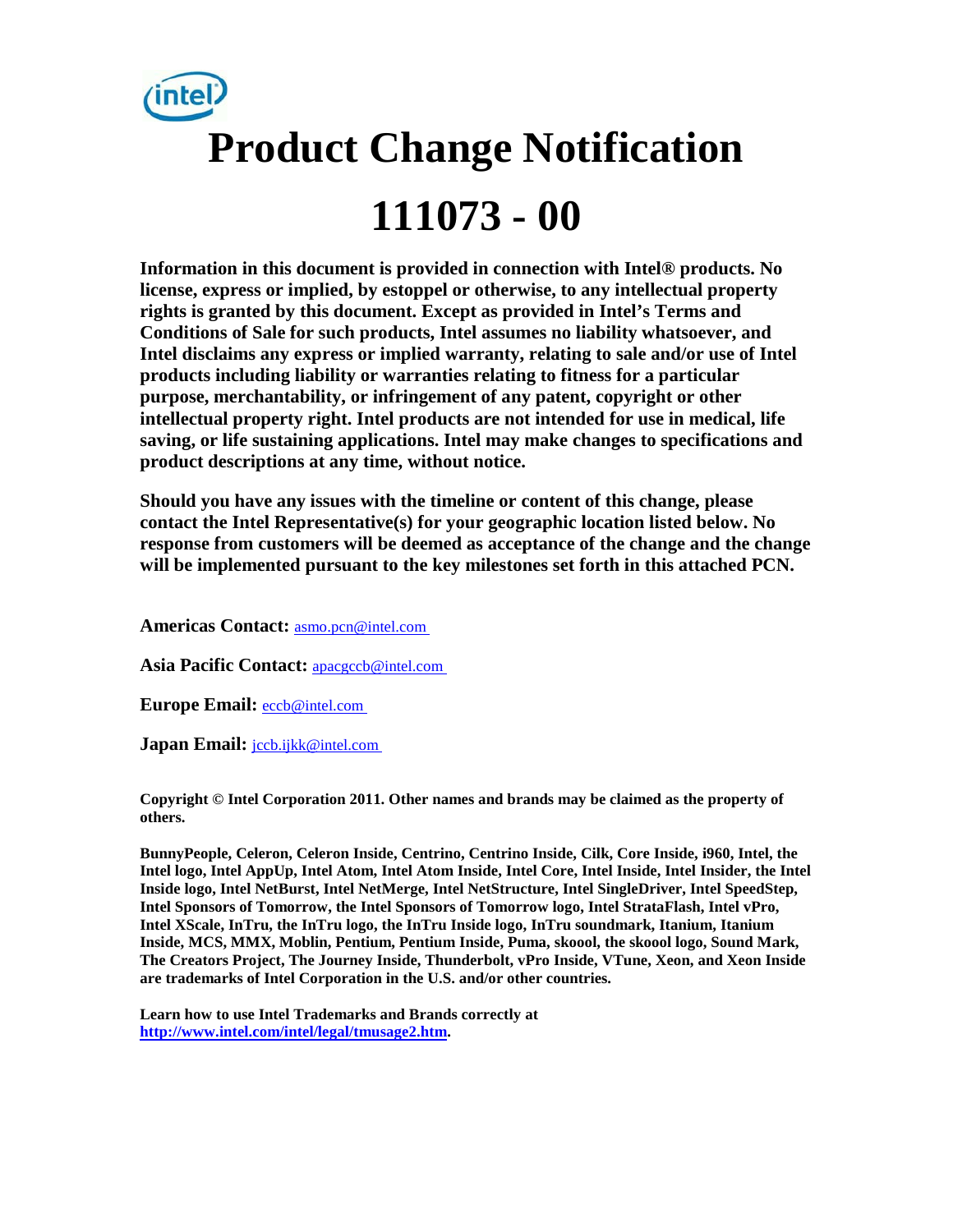

| Change Notification #: 111073 - 00 |                                     |
|------------------------------------|-------------------------------------|
| <b>Change Title:</b>               | <b>Intel® Desktop Board D525MWV</b> |
|                                    | <b>Entry Level Desktop PC</b>       |
|                                    | PCN 111073-00, Product Material     |
|                                    | <b>Upgraded VGA connector to</b>    |
|                                    | improve connection with IO          |
|                                    | connector                           |
| <b>Date of Publication:</b>        | <b>October 31, 2011</b>             |

**Key Characteristics of the Change:**

Product Material

#### **Forecasted Key Milestones:**

| Date Customer Must be Ready to Receive Post-Conversion | Nov 11, 2011 |
|--------------------------------------------------------|--------------|
| <b>Material:</b>                                       |              |
|                                                        |              |

### **Description of Change to the Customer:**

The VGA connector is being changed to match the length of the other IO connectors.

The picture below shows the shorter length VGA connector (compared to the IO) connector and the new VGA connector with the same length as the IO connector.



#### **Customer Impact of Change and Recommended Action:**

This change has been thoroughly evaluated to ensure that there are no quality, reliability or functional implications to our customers. Intel is not recommending additional qualification of these changes on platforms received from Intel.

Intel will attempt to deplete pre-conversion material before shipping post-conversion material but there is a possibility of Intel shipping mixed inventory. Therefore, customers will need to manage and migrate to the post-conversion material as soon as possible.

For your information only. No change to form fit or function. No change to Intel Ordering codes.